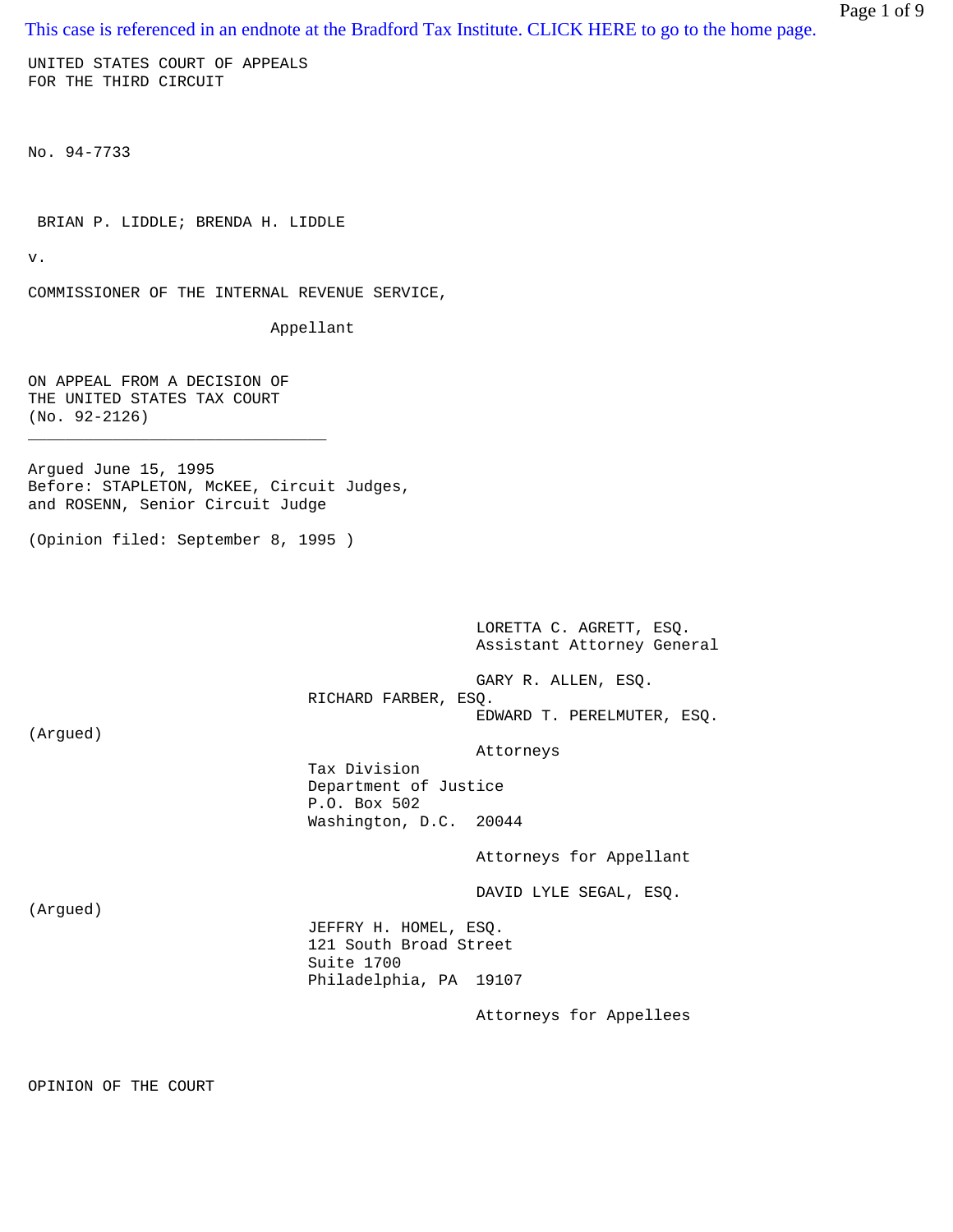#### McKEE, Circuit Judge

 In this appeal from a decision of the United States Tax Court we are asked to decide if a valuable bass violin can be depreciated under the Accelerated Cost Recovery System when used as a tool of trade by a professional musician even though the instrument actually increased in value while the musician owned it. We determine that, under the facts before us, the taxpayer properly depreciated the instrument and therefore affirm the decision of the Tax Court.

I.

 Brian Liddle, the taxpayer here, is a very accomplished professional musician. Since completing his studies in bass violin at the Curtis Institute of Music in 1978, he has performed with various professional music organizations, including the Philadelphia Orchestra, the Baltimore Symphony, the Pennsylvania ProMusica and the Performance Organization.

 In 1984, after a season with the Philadelphia Orchestra, he purchased a 17th century bass violin made by Francesco Ruggeri (c. 1620-1695), a luthier who was active in Cremona, Italy. Ruggeri studied stringed instrument construction under Nicolo Amati, who also instructed Antonio Stradivari. Ruggeri's other contemporaries include the craftsmen Guadanini and Guarneri. These artisans were members of a group of instrument makers known as the Cremonese School.

 Liddle paid \$28,000 for the Ruggeri bass, almost as much as he earned in 1987 working for the Philadelphia Orchestra. The instrument was then in an excellent state of restoration and had no apparent cracks or other damage. Liddle insured the instrument for its then-appraised value of \$38,000. This instrument was his principal instrument and he used it continuously to earn his living, practicing with it at home as much as seven and one-half hours every day, transporting it locally and out of town for rehearsals, performances and auditions. Liddle purchased the bass because he believed it would serve him throughout his professional career -- anticipated to be 30 to 40 years.

 Despite the anticipated longevity of this instrument, the rigors of Liddle's profession soon took their toll upon the bass and it began reflecting the normal wear and tear of daily use, including nicks, cracks, and accumulations of resin. At one point, the neck of the instrument began to pull away from the body, cracking the wood such that it could not be played until it was repaired. Liddle had the instrument repaired by renown artisans. However, the repairs did not restore the instrument's "voice" to its previous quality. At trial, an expert testified for Liddle that every bass loses mass from use and from oxidation and ultimately loses its tone, and therefore its value as a performance instrument decreases. Moreover, as common sense would suggest, basses are more likely to become damaged when used as performance instruments than when displayed in a museum. Accordingly, professional musicians who use valuable instruments as their performance instruments are exposed to financial risks that do not threaten collectors who regard such instruments as works of art, and treat them accordingly.

 There is a flourishing market among nonmusicians for Cremonese School instruments such as Mr. Liddle's bass. Many collectors seek primarily the "label", i.e., the maker's name on the instrument as verified by the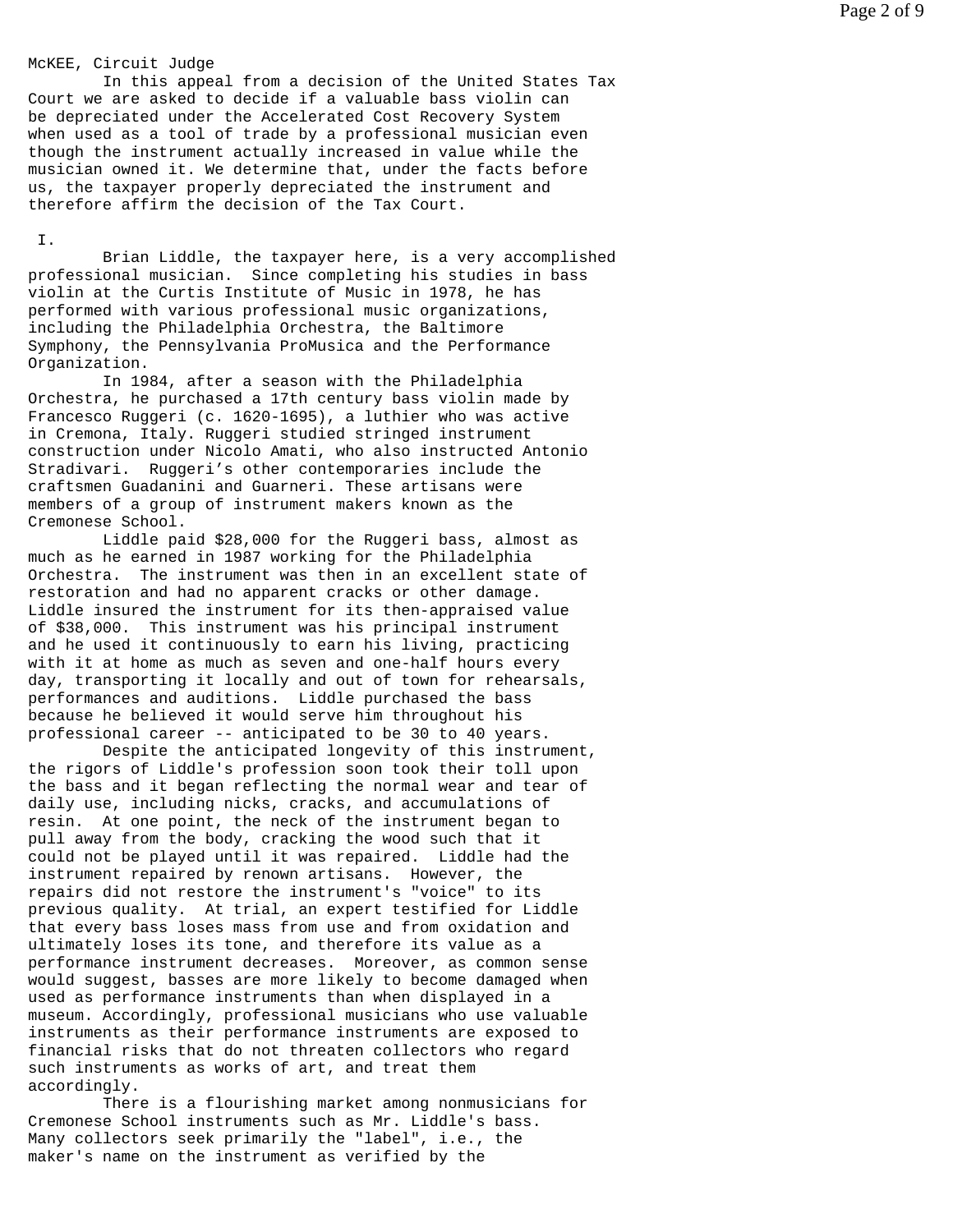certificate of authenticity. As nonplayers, they do not concern themselves with the physical condition of the instrument; they have their eye only on the market value of the instrument as a collectible. As the quantity of these instruments has declined through loss or destruction over the years, the value of the remaining instruments as collectibles has experienced a corresponding increase.

 Eventually, Liddle felt the wear and tear had so deteriorated the tonal quality of his Ruggeri bass that he could no longer use it as a performance instrument. Rather than selling it, however, he traded it for a Domenico Busan 18th century bass in May of 1991. The Busan bass was appraised at \$65,000 on the date of the exchange, but Liddle acquired it not for its superior value, but because of the greater tonal quality. Liddle and his wife filed a joint tax return for 1987, and claimed a depreciation deduction of \$3,170 for the Ruggeri bass under the Accelerated Cost Recovery System ("ACRS"), I.R.C. §168.[fn1] The Commissioner disallowed the deduction asserting that the "Ruggeri bass in fact will appreciate in value and not depreciate." Accordingly, the Commissioner assessed a deficiency of \$602 for the tax year 1987. The Liddles then filed a petition with the Tax Court challenging the Commissioner's assertion of the deficiency. A closely divided court entered a decision in favor of the Liddles. 103 T.C. 285 (1994). This appeal followed.[fn2]

# II.

 The Commissioner originally argued that the ACRS deduction under § 168 is inappropriate here because the bass actually appreciated in value. However, the Commissioner has apparently abandoned that theory, presumably because an asset can appreciate in market value and still be subject to a depreciation deduction under tax law. Fribourg Navigation Co. v. Commissioner, 383 U.S. 272, 277 (1966) ("tax law has long recognized the accounting concept that depreciation is a process of estimated allocation which does not take account of fluctuations in valuation through market appreciation."); Noyce v. Commissioner, 97 T.C. 670 (1991) (taxpayer allowed to deduct depreciation under § 168 on an airplane that appreciated in economic value by 27 percent from the date of purchase to the time of trial).

 Here, the Commissioner argues that the Liddles can claim the ACRS deduction only if they can establish that the bass has a determinable useful life. Since Mr. Liddle's bass is already over 300 years old, and still increasing in value, the Commissioner asserts that the Liddles can not establish a determinable useful life and therefore can not take a depreciation deduction. In addition, the Commissioner argues that this instrument is a "work of art" which has an indeterminable useful life and is therefore not depreciable.

 In United States v. Ludey, 274 U.S. 295 (1927), the Supreme Court explained the depreciation deduction as follows: The depreciation charge permitted as a

deduction from the gross income in determining the taxable income of a business for any year represents the reduction, during the year, of the capital assets through wear and tear of the plant used. The amount of the allowance for depreciation is the sum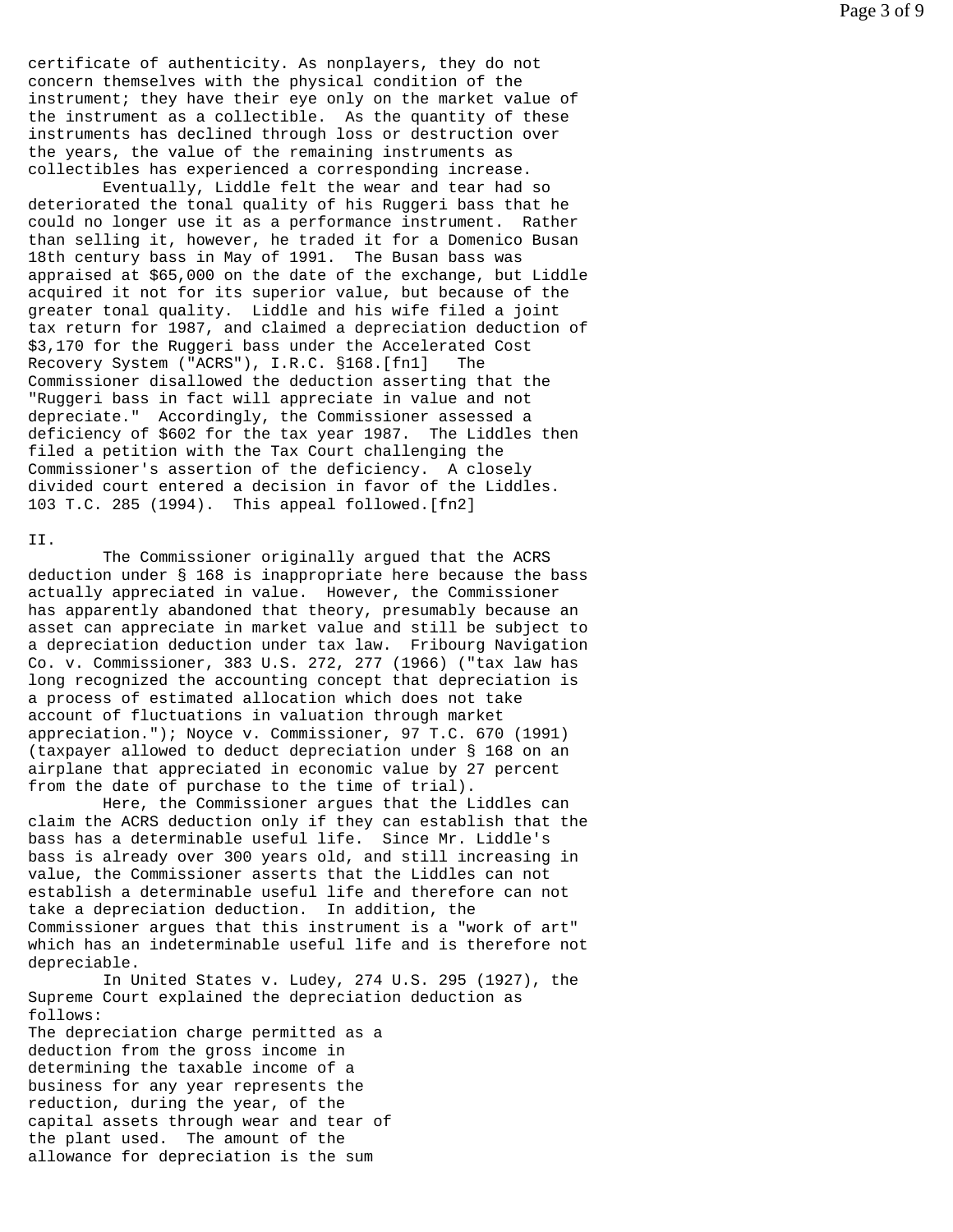which should be set aside for the taxable year, in order that, at the end of the useful life of the plant in the business, the aggregate of the sums set aside will (with the salvage value) suffice to provide an amount equal to the original cost.

274 U.S. at 300-301. Prior to 1981, Section 167 of the Internal Revenue Code, 26 U.S.C. § 167, governed the allowance of depreciation deductions with respect to tangible and intangible personalty. Section 167 provided, in relevant part, as follows: § 167. DEPRECIATION

(a) General Rule. -- There shall be allowed as a depreciation deduction a reasonable allowance for the exhaustion, wear and tear (including a reasonable allowance for obsolescence) --

(1) of property used in the trade or business, or

(2) of property held for the production of income.

26 U.S.C. § 167(a). The regulations promulgated under § 167 provided that in order to qualify for the depreciation deduction, the taxpayer had to establish that the property in question had a determinable useful life. Treas. Reg. §§ 1.167(a) and (b). The useful life of an asset was not necessarily the useful life "inherent in the asset but [was] the period over which the asset may reasonably be expected to be useful to the taxpayer in his trade or business. . . ." Treas. Reg. § 1.167(b). Nonetheless, under § 167 and its attendant regulations, a determinable useful life was the sine qua non for claiming the deduction. See, Harrah's Club v. United States, 661 F.2d 203, 207 (Ct. Cl. 1981) ("Under the regulation on depreciation, a useful life capable of being estimated is indispensable for the institution of a system of depreciation.")

 Under § 167, the principal method for determining the useful life of personalty was the Asset Depreciation Range ("ADR") system. Personalty eligible for the ADR system was grouped into more than 100 classes and a guideline life for each class was determined by the Treasury Department. See, Treas. Reg. §1.167(a)-11. A taxpayer could claim a useful life up to 20 percent longer or shorter than the ADR quideline life. Treas. Req.  $\S$  1.167(4)(b). The ADR system was optional with the taxpayer. Tres. Reg. § 1.167(a)- 11(a). For personalty which was not eligible for ADR, and for taxpayers who did not choose to use ADR, the useful life of an asset was determined according to the unique circumstances of the particular asset or by an agreement between the taxpayer and the Internal Revenue Service. STAFF OF THE JOINT COMMITTEE ON TAXATION, GENERAL EXPLANATION OF THE ECONOMIC RECOVERY TAX ACT OF 1981, 97th Cong., reprinted in INTERNAL REVENUE ACTS, 1980-1981, at 1441 (1982).

 In 1981, convinced that tax reductions were needed to ensure the continued economic growth of the country, Congress passed the Economic Recovery Tax Act of 1981, P.L. 97-34 ("ERTA"). Id. at 1391. It was hoped that the ERTA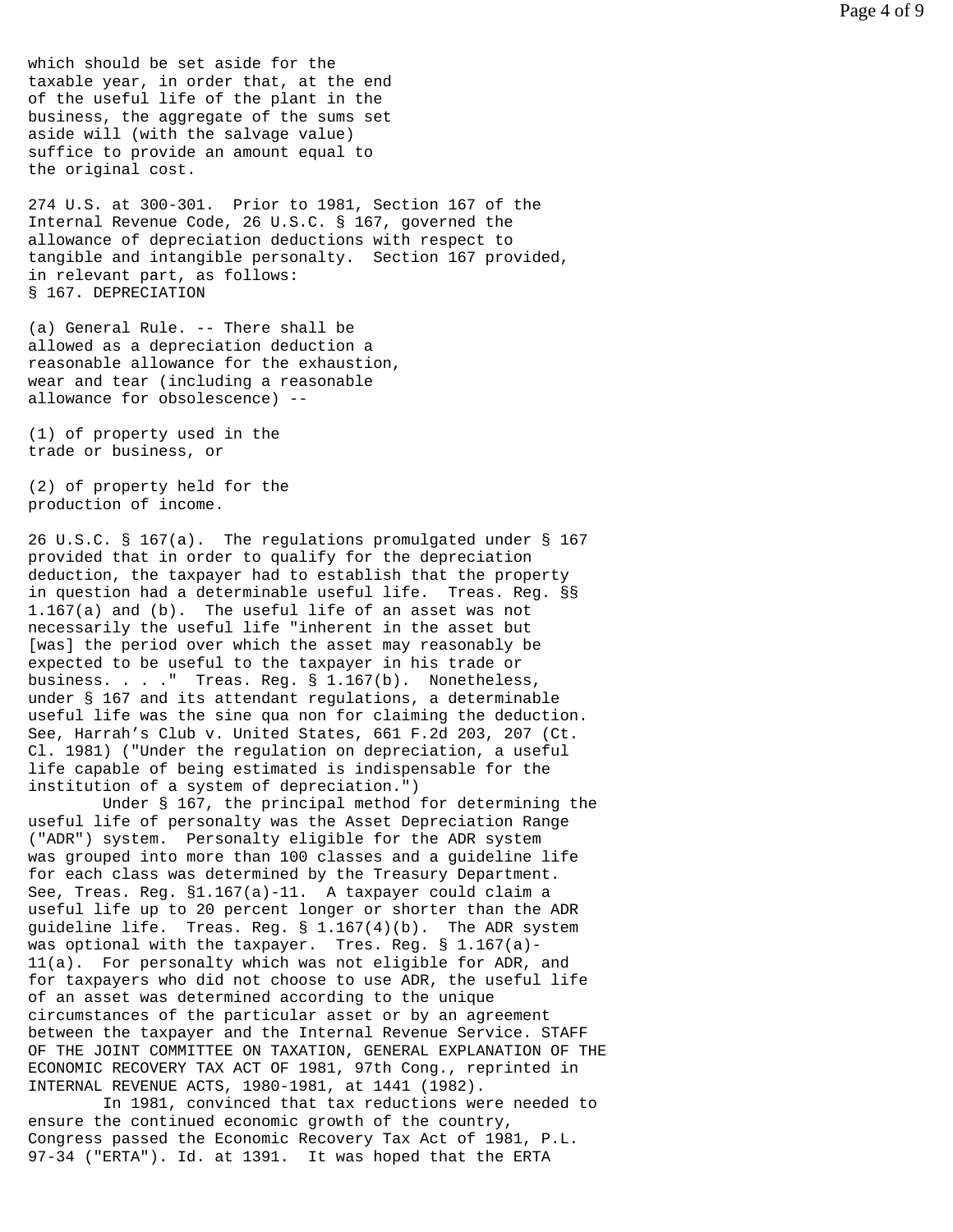tax reduction program would "help upgrade the nation's industrial base, stimulate productivity and innovation throughout the economy, lower personal tax burdens and restrain the growth of the Federal Government." Id. Congress felt that prior law and rules governing depreciation deductions need to be replaced "because they did not provide the investment stimulus that was felt to be essential for economic expansion." Id. at 1449. Further, Congress believed that the true value of the depreciation deduction had declined over the years because of high inflation rates. Id. As a result, Congress believed that a "substantial restructuring" of the depreciation rules would stimulate capital formation, increase productivity and improve the country's competitiveness in international trade. Id. Congress also felt that the prior rules concerning the determination of a useful life were "too complex", "inherently uncertain" and engendered "unproductive disagreements between taxpayers and the Internal Revenue Service." Id. To remedy the situation, Congress decided that a new capital cost recovery system should be structured which de-emphasizes the concept of useful life, minimizes the number of elections and exceptions and is easier to comply with and to administer.

## Id.

 Accordingly, Congress adopted the Accelerated Cost Recovery System ("ACRS") in ERTA. The entire cost or other basis of eligible property is recovered under ACRS, eliminating the salvage value limitation of prior depreciation law. GENERAL EXPLANATION OF THE ECONOMIC RECOVERY TAX ACT OF 1981 at 1450. ACRS was codified in I.R.C. § 168, which provided, in relevant part, as follows: § 168. Accelerated cost recovery system

(a) Allowance of Deduction. -- There shall be allowed as a deduction for any taxable year the amount determined under this section with respect to recovery property.

(b) Amount of Deduction. --

(1) In general.-- Except as otherwise provided in this section, the amount of the deduction allowable by subsection (a) for any taxable year shall be the aggregate amount determined by applying to the unadjusted basis of recovery property the applicable percentage determined in accordance with the following table:

\*\*\*\*\*\*\*\*\*\*\*\*\*\*\*\*\*\*\*\*\*\*\*\*\*\*\*\*\*\*\*\*\*

(c) Recovery Property. -- For purposes of this title --

(1) Recovery Property Defined. -- Except as provided in subsection (e), the term "recovery property" means tangible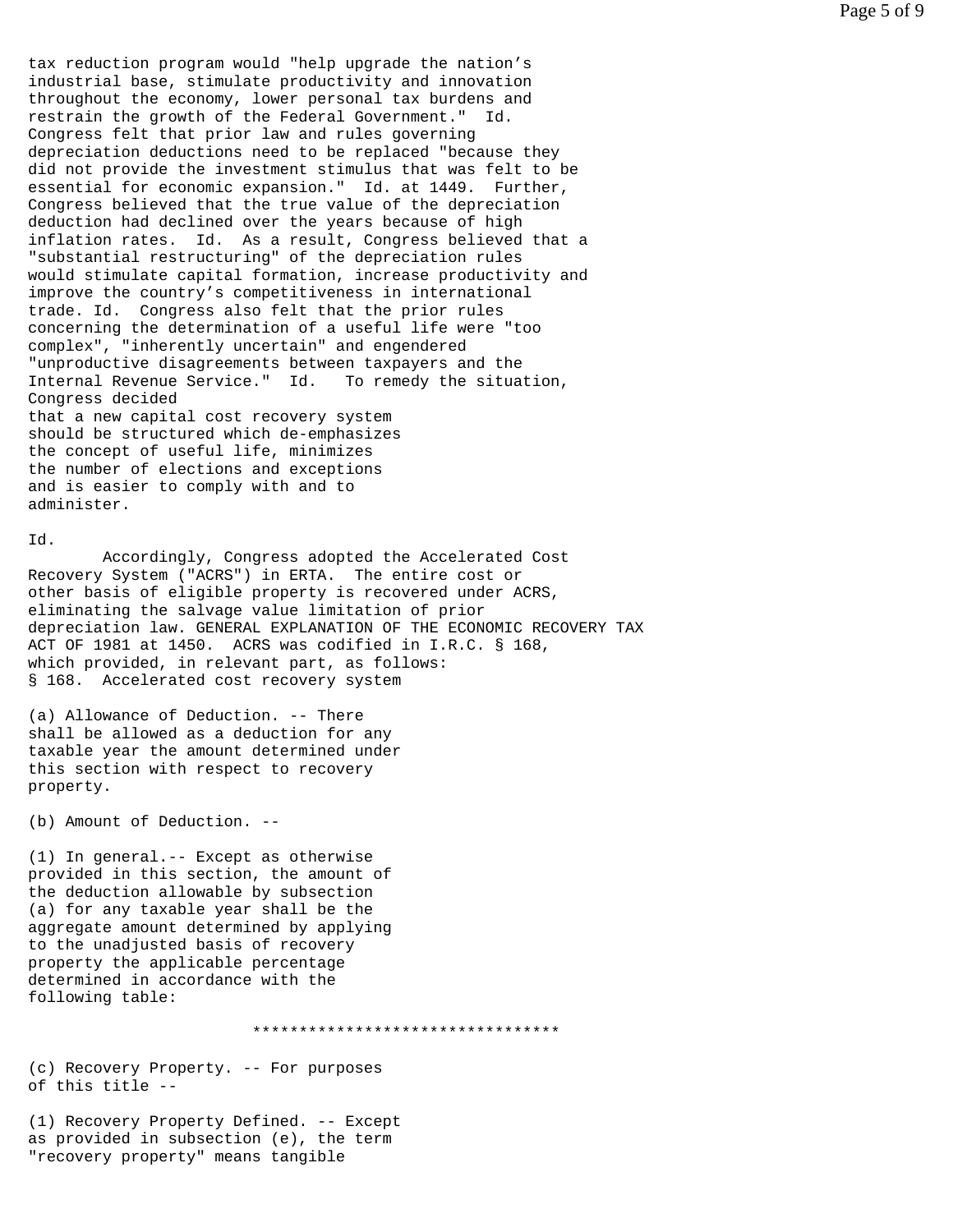property of a character subject to the allowance for depreciation --

(A) used in a trade or business, or

(B) held for the production of income.

26 U.S.C. § 168. ACRS is mandatory and applied to "recovery property" placed in service after 1980 and before 1987.[fn3]

 Section 168(c)(2) grouped recovery property into five assigned categories: 3-year property, 5-year property, 10 year property, 15-year real property and 15-year public utility property. Three year property was defined as § 1245 property[fn4] with a class life of 4 years or less. Five year property is all § 1245 property with a class life of more than 4 years. Ten year property is primarily certain public utility property, railroad tank cars, coalutilization property and certain real property described in I.R.C. § 1250(c). Other long-lived public utility property is in the 15-year class. 26 U.S.C. § 168(a)(2)(A), (B) and (C). Basically, 3-year property includes certain shortlived assets such as automobiles and light-duty trucks, and 5-year property included all other tangible personal property that was not 3-year property. Most eligible personal property was in the 5-year class.

 The Commissioner argues that ERTA § 168 did not eliminate the pre-ERTA § 167 requirement that tangible personalty used in a trade or business must also have a determinable useful life in order to qualify for the ACRS deduction. She argues that the phrase "of a character subject to the allowance for depreciation" demonstrates that the pre-ERTA § 167 requirement for a determinable useful life is the threshold criterion for claiming the § 168 ACRS deduction.

 Much of the difficulty inherent in this case arises from two related problems. First, Congress left § 167 unmodified when it added § 168; second, § 168 contains no standards for determining when property is "of a character subject to the allowance for depreciation." In the absence of any express standards, logic and common sense would dictate that the phrase must have a reference point to some other section of the Internal Revenue Code. Section 167(a) would appear to be that section. As stated above, that section provides that "[t]here shall be allowed as a depreciation deduction a reasonable allowance for the exhaustion, wear and tear. . . of property used in a trade or business. . . ." The Commissioner assumes that all of the depreciation regulations promulgated under § 167 must, of necessity, be imported into § 168. That importation would include the necessity that a taxpayer demonstrate that the asset have a demonstrable useful life, and (the argument continues) satisfy the phrase "tangible property of a character subject to the allowance for depreciation" in § 168.

 However, we do not believe that Congress intended the wholesale importation of § 167 rules and regulations into § 168. Such an interpretation would negate one of the major reasons for enacting the Accelerated Cost Recovery System. Rather, we believe that the phrase "of a character subject to the allowance for depreciation" refers only to that portion of § 167(a) which allows a depreciation deduction for assets which are subject to exhaustion and wear and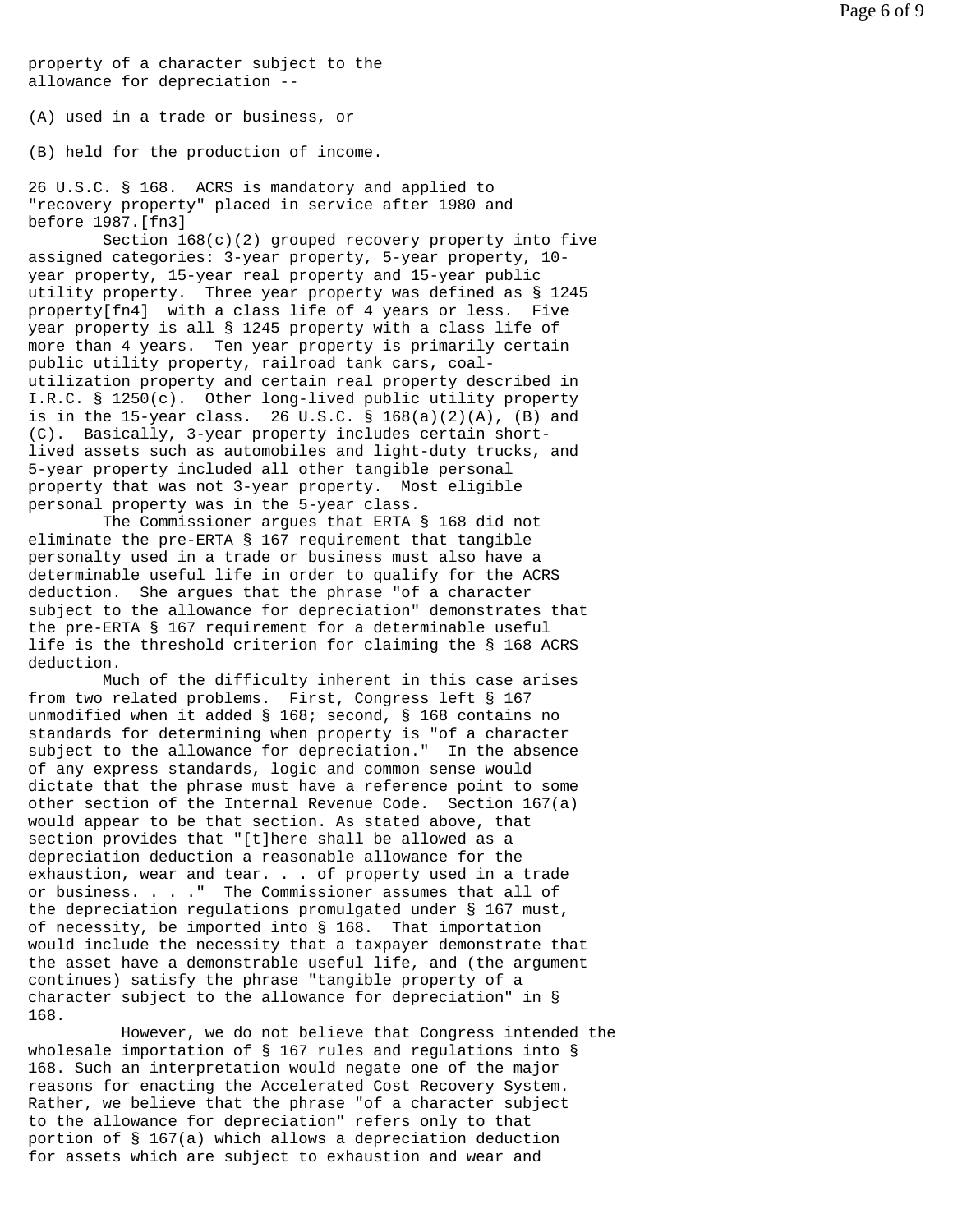tear. Clearly, property that is not subject to such exhaustion does not depreciate. Thus, we hold that "property of a character subject to the allowance for depreciation" refers to property that is subject to exhaustion, wear and tear, and obsolescence. However, it does not follow that Congress intended to make the ACRS deduction subject to the § 167 useful life rules, and thereby breathe continued life into a regulatory scheme that was bewildering, and fraught with problems, and required "substantial restructuring."

 We previously noted that Congress believed that prior depreciation rules and regulations did not provide the investment stimulus necessary for economic expansion. Further, Congress believed that the actual value of the depreciation deduction declined over the years because of inflationary pressures. In addition, Congress felt that prior depreciation rules governing the determination of useful lives were much too complex and caused unproductive disagreements between taxpayers and the Commissioner. Thus, Congress passed a statute which "de-emphasizes the concept of useful life." GENERAL EXPLANATION OF THE ECONOMIC RECOVERY TAX ACT OF 1981 at 1449. Accordingly, we decline the Commissioner's invitation to interpret § 168 in such a manner as to re-emphasize a concept which Congress has sought to "de-emphasize."

 The Commissioner argues that de-emphasis of useful life is not synonymous with abrogation of useful life. As a general statement, that is true. However, the position of the Commissioner, if accepted, would reintroduce unproductive disputes over useful life between taxpayers and the Internal Revenue Service. Indeed, such is the plight of Mr. Liddle.

 Congress de-emphasized the § 167 useful life rules by creating four short periods of time over which taxpayers can depreciate tangible personalty used in their trade or business. These statutory "recovery periods. . .are generally unrelated to, but shorter than, prior law useful lives." GENERAL EXPLANATION OF THE ECONOMIC RECOVERY TAX ACT OF 1981 at 1450. The four recovery periods are, in effect, the statutorily mandated useful lives of tangible personalty used in a trade or business.

 The recovery periods serve the primary purpose of ERTA. Once a taxpayer has recovered the cost of the tangible personalty used in a trade or business, i.e., once the taxpayer has written off the asset over the short recovery period, his or her basis in that asset will be zero and no further ACRS deduction will be allowed. To avail himself or herself of further ACRS deductions, the taxpayer will have to purchase a new asset. Thus, because the recovery period is generally shorter that the pre-ERTA useful live of the asset, the taxpayer's purchase of the new asset will increase capital formation and new investment and, as a result, promote the Congressional objective for continued economic expansion.

 Thus, in order for the Liddles to claim an ACRS deduction, they must show that the bass is recovery property as defined in I.R.C. § 168(c)(1). It is not disputed that it is tangible personalty which was placed in service after 1980 and that it was used in Brian Liddle's trade or business. What is disputed is whether the bass is "property of a character subject to the allowance for depreciation." We hold that that phrase means that the Liddles must only show that the bass was subject to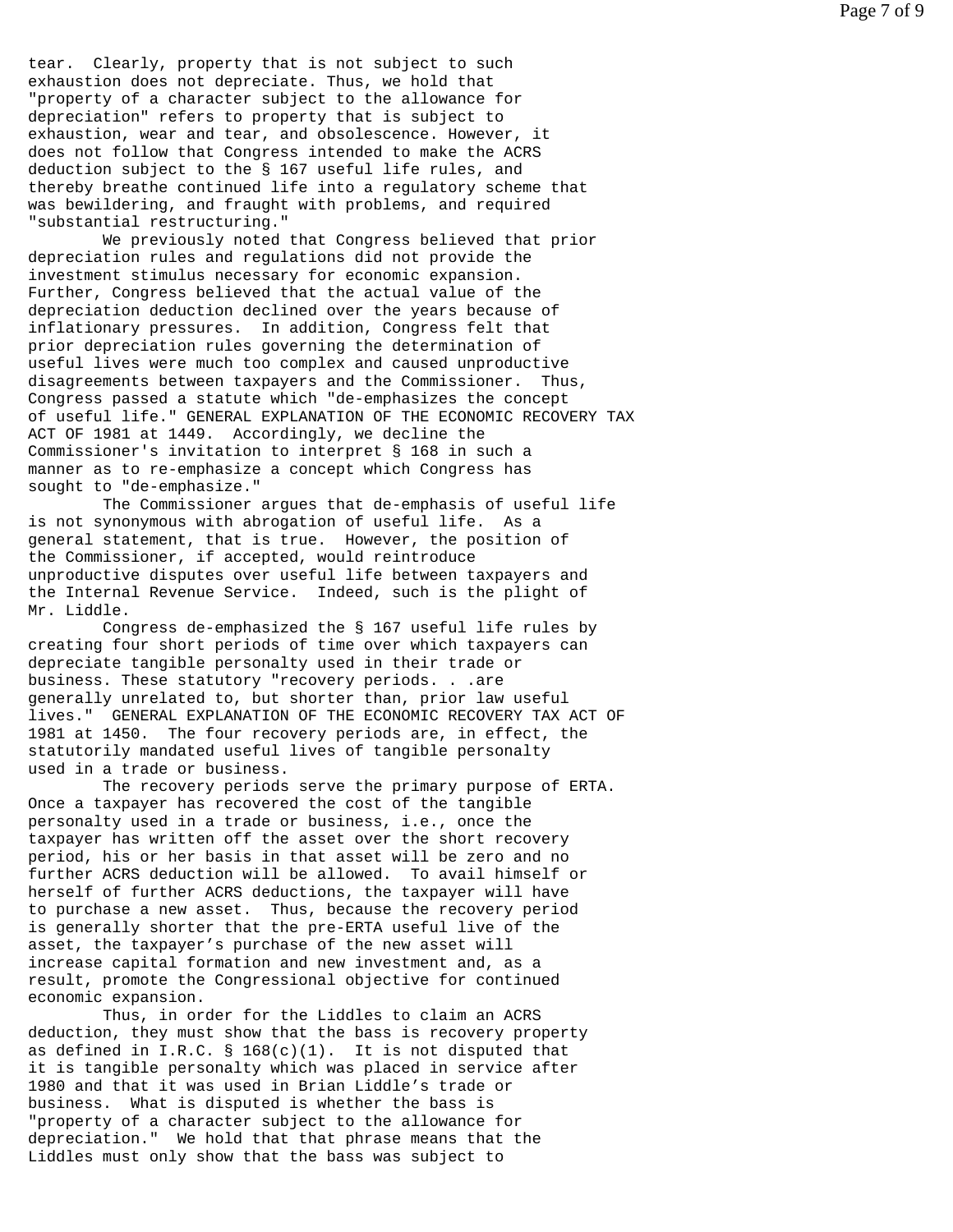exhaustion and wear and tear. The Tax Court found as a fact that the instrument suffered wear and tear during the year in which the deduction was claimed. 103 T.C. 285, 294 (1994). That finding was not clearly erroneous. Accordingly, the Liddles are entitled to claim the ACRS deduction for the tax year in question.

 Similarly, we are not persuaded by the Commissioner's "work of art" theory, although there are similarities between Mr. Liddle's valuable bass, and a work of art. The bass, is highly prized by collectors; and, ironically, it actually increases in value with age much like a rare painting. Cases that addressed the availability for depreciation deductions under § 167 clearly establish that works of art and/or collectibles were not depreciable because they lacked a determinable useful life. See, Associated Obstetricians and Gynecologists, P.C. v. Commissioner, 762 F.2d 38 (6th Cir. 1985) (works of art displayed on wall in medical office not depreciable); Hawkins v. Commissioner, 713 F.2d 347 (8th Cir.) (art displayed in law office not depreciable); Harrah's Club v. United States, 661 F.2d 203 (Ct. Cl. 1981) (antique automobiles in museum not depreciable). See also, Rev. Rul. 68-232, 1968-1 C.B. 79 ("depreciation of works of art generally is not allowable" because '[a] valuable and treasured art piece does not have a determinable useful life.'").

 We also realize that, in a similar case, a musical instrument was held to not qualify for depreciation. See Browning v. Commissioner, 890 F.2d 1084 (9th Cir. 1989). However, Browning was decided on the basis of § 167(a) and depreciation law as it existed before the enactment of ERTA and §168, and it therefore provides little guidance to our inquiry. In addition, the taxpayer in Browning failed to meet his burden that the Stradivarius violins in question had only a useful life of 12 years under the ADR system then in effect. 890 F.2d at 1087. Moreover, it appears from the Tax Court opinion that the taxpayer may not have been using the instruments in his profession but rather was acquiring them as collectibles. 55 T.C.M.(CCH) 1232, 1237 (1988)(" [F]rom the record, we have no definite answer as to how often the three antique violins were used, if ever. . . . In fact, we suspect that petitioner was forming a collection of antique violins not only as musical tools of the trade but as antique collectibles.") In Brian Liddle's professional hands, his bass viol was a tool of his trade, not a work of art. It was as valuable as the sound it could produce, and not for its looks. Normal wear and tear from Liddle's professional demands took a toll upon the instrument's tonal quality and he, therefore, had every right to avail himself of the depreciation provisions of the Internal Revenue Code as provided by Congress.

### III.

 Accordingly, for the reasons set forth above, we will affirm the decision of the tax court.

### Footnotes

[fn1] Because the bass viol was placed in service in 1984, the Internal Revenue Code applicable to that year governs this case. Thus,